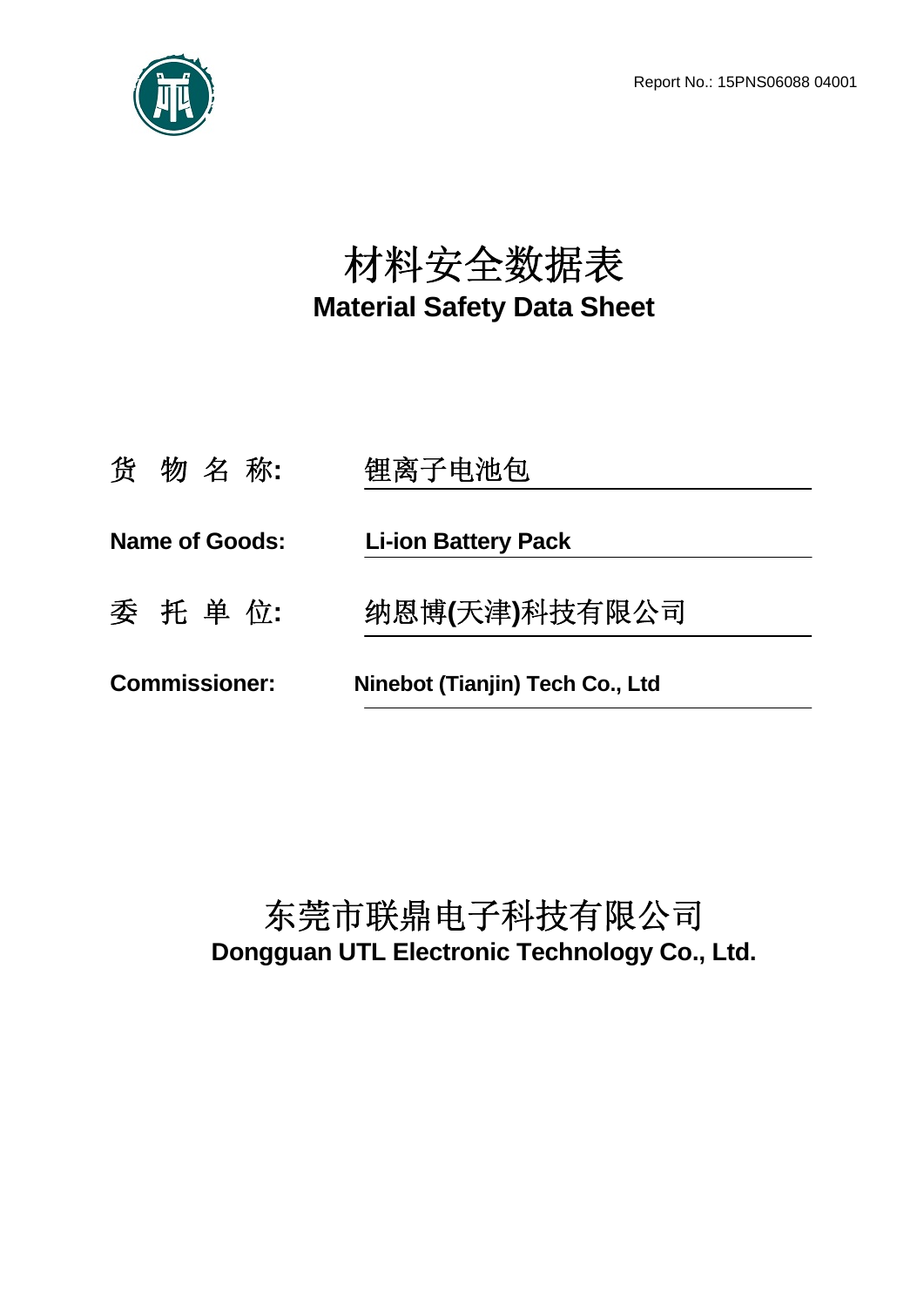# 材料安全数据表 **Material Safety Data Sheet**

| 1. Identification of the product and supplier (产品和厂商信息)                           |                                                                                                                                          |                               |  |
|-----------------------------------------------------------------------------------|------------------------------------------------------------------------------------------------------------------------------------------|-------------------------------|--|
| 样品名称<br>Name of goods                                                             | 锂离子电池包<br>Li-ion Battery Pack                                                                                                            |                               |  |
| 样品型号<br><b>Type/Mode</b>                                                          | NEB-01-1502B-MG1, 55.5V 5800mAh 320Wh                                                                                                    |                               |  |
| 委托单位<br><b>Commissioned by</b>                                                    | 纳恩博(天津)科技有限公司<br>Ninebot (Tianjin) Tech Co., Ltd                                                                                         |                               |  |
| 委托单位地址<br><b>Commissioner address</b>                                             | 天津市武清区汽车产业园天瑞路11号<br>11 Tianrui Rd. Auto Industrial Park, Wuqing Disct., Tianjin, China                                                  |                               |  |
| 制造商<br>Manufacturer                                                               | 深圳市汇业电子有限公司<br>Shenzhen Elite Electronic Co., Ltd                                                                                        |                               |  |
| 制造商地址<br><b>Manufacturer address</b>                                              | 深圳市光明新区公明街道观光路汇业科技园2B-2C栋<br>2B&2C Building, Huiye Technology Park, Guanguang Road, Gongming<br>Street, Guangming New District, Shenzhen |                               |  |
| 生产厂<br>Factory                                                                    | 深圳市汇业电子有限公司<br>Shenzhen Elite Electronic Co., Ltd                                                                                        |                               |  |
| 生产厂地址<br><b>Factory address</b>                                                   | 深圳市光明新区公明街道观光路汇业科技园2B-2C栋<br>2B&2C Building, Huiye Technology Park, Guanguang Road, Gongming<br>Street, Guangming New District, Shenzhen |                               |  |
| 鉴定依据<br>Inspection according to                                                   | EEC Directive 93/112/EC<br>联合国《关于危险品货物运输的建议书》<br>UN "Recommendations on the TRANSPORT OF DANGEROUS GOODS"                                |                               |  |
| 紧急联系电话<br>Emergency telephone call                                                | +0755-29891003                                                                                                                           |                               |  |
| 接样日期 / Receiving date: 2015-07-01                                                 |                                                                                                                                          | 签发日期 / Issue date: 2015-07-16 |  |
| Approved by:<br>Reviewed by:<br>Tested by:<br>)<br>呆  Nif<br>批<br>主 检:<br>审<br>核: |                                                                                                                                          |                               |  |

Dongguan UTL Electronic Technology Co., Ltd. 1F, Hengzheng Bldg, North Road of Station, Nancheng District, Dongguan, Guangdong, China

CATION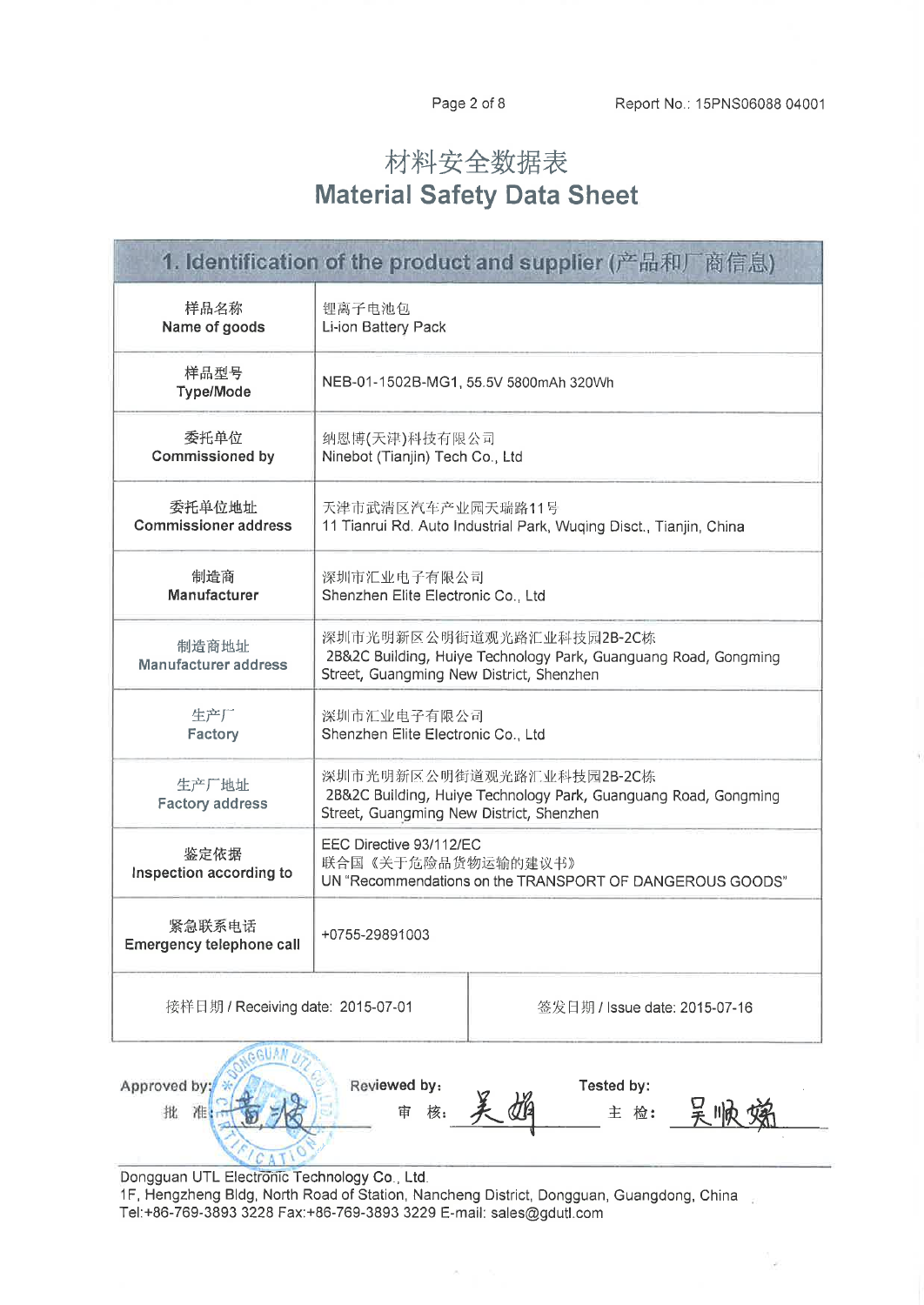# **2. Composition/Information on Ingredient (**成分/组成信息**)**

| 材料及组分<br>Material or ingredient                      | 重量含量 (Wt%)   | CAS编号<br><b>CAS Number</b>    |
|------------------------------------------------------|--------------|-------------------------------|
| 正极材料<br>Positive electrode<br>(Lithium Cobalt Oxide) | 41.56%       | Approx. 19.12g/each<br>sample |
| 负极材料<br>Negative electrode<br>(Carbon)               | 20.98%       | Approx. 9.65g/each<br>sample  |
| 电解液<br>Electrolyte<br>(LiPF6+DMC+EMC+EC)             | 15.01%       | Approx. 6.90g/each<br>sample  |
| 铅 Lead                                               | Not Detected |                               |
| Cadmium<br>镉                                         | Not Detected |                               |
| 汞 Mercury                                            | Not Detected |                               |

| 3. Hazards Identification (主要危险性鉴定) |                                                                                                                                                                                                     |  |
|-------------------------------------|-----------------------------------------------------------------------------------------------------------------------------------------------------------------------------------------------------|--|
| 爆炸危险性                               | 该物品不属于爆炸危险品                                                                                                                                                                                         |  |
| Explosive risk                      | This article does not belong to the explosion dangerous goods                                                                                                                                       |  |
| 易燃危险性                               | 该物品不属于易燃危险品                                                                                                                                                                                         |  |
| Flammable risk                      | This article does not belong to the flammable material                                                                                                                                              |  |
| 氧化危险性                               | 该物品不属于氧化危险品                                                                                                                                                                                         |  |
| Oxidation risk                      | This article does not belong to the oxidation of dangerous goods                                                                                                                                    |  |
| 毒害危险性                               | 该物品不属于毒害危险品                                                                                                                                                                                         |  |
| Toxic risk                          | This article does not belong to the toxic dangerous goods                                                                                                                                           |  |
| 放射危险性                               | 该物品不属于放射危险品                                                                                                                                                                                         |  |
| Radioactive risk                    | This article does not belong to the radiation of dangerous goods                                                                                                                                    |  |
| 腐蚀危险性                               | 该物品不属于腐蚀危险品                                                                                                                                                                                         |  |
| Mordant risk                        | This article does not belong to the corrosion of dangerous goods                                                                                                                                    |  |
| 其他危险性<br>other risk                 | 该物品为锂离子电池包,瓦时率为320Wh。属于IMDG CODE 和IATA<br>DGR中的第九类危险品。<br>This article is the Li-ion Battery Pack, Watt hour rate 320Wh. It<br>belongs to the Class 9 dangerous goods in IMDG CODE and<br>IATA DGR. |  |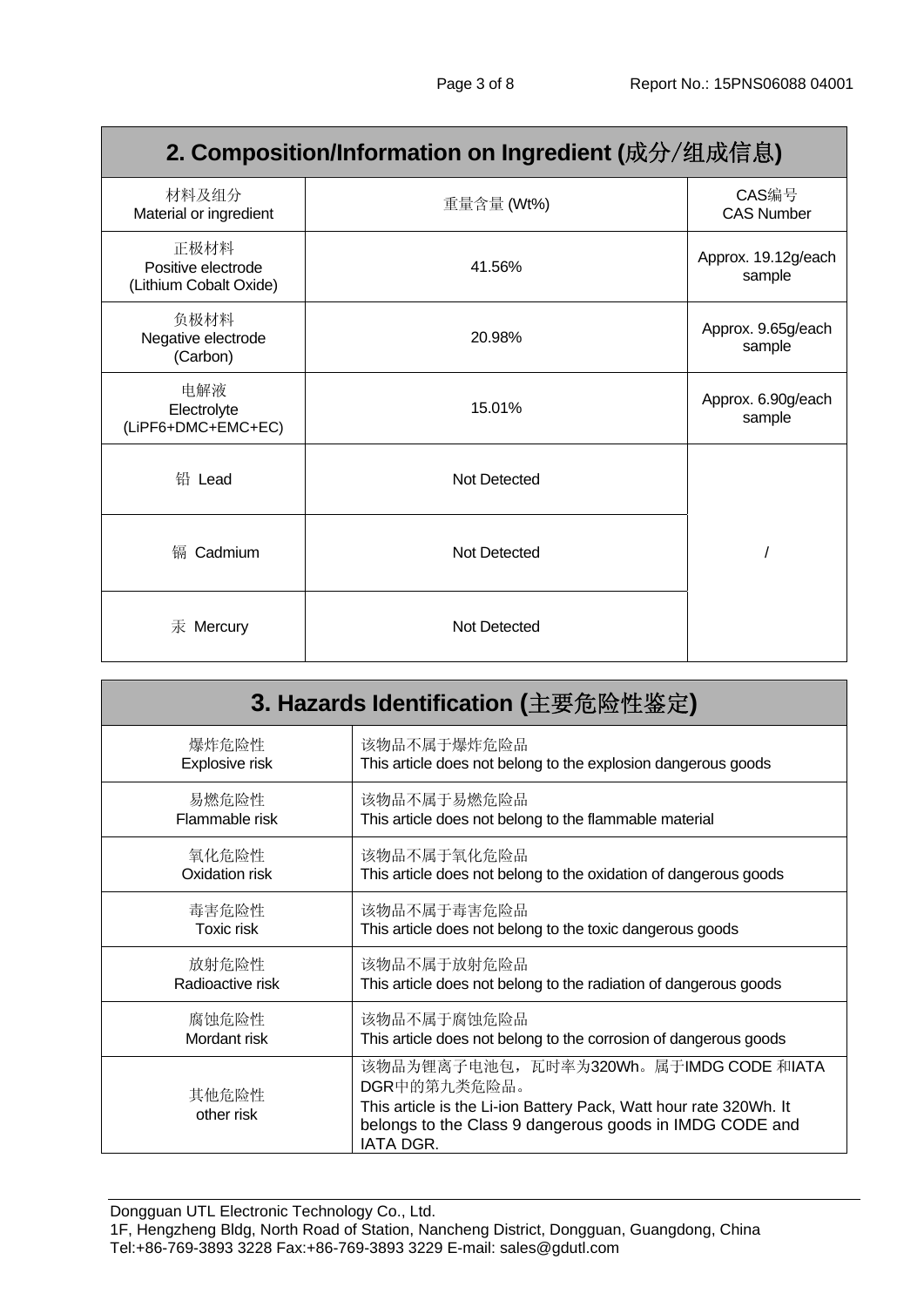# **4. First aid measures (**急救措施**)**

#### **Eye**

Flush eyes with plenty of water for at least 15 minutes, occasionally lifting the upper and lower eyelids. Get medical aid.

#### **Skin**

Remove contaminated clothes and rinse skin with plenty of water or shower for 15 minutes. Get medical aid.

#### **Inhalation**

Remove from exposure and move to fresh air immediately. Use oxygen if available.

#### **Ingestion**

Give at least 2 glasses of milk or water. Induce vomiting unless patient is unconscious. Call a physician.

# **5. Fire-fighting measures (**消防措施**)**

**Flash Point: N/A.** 

**Auto-Ignition Temperature: N/A.** 

**Extinguishing Media: Water, CO2.** 

**Special Fire-Fighting Procedures** 

Self-contained breathing apparatus.

**Unusual Fire and Explosion Hazards** 

Cell may vent when subjected to excessive heat-exposing battery contents.

#### **Hazardous Combustion Products**

Carbon monoxide, carbon dioxide, lithium oxide fumes.

### **6. Accidental release measures (**泄漏应急处理**)**

#### **Steps to be Taken in case Material is Released or Spilled**

If the battery material is released, remove personnel from area until fumes dissipate. Provide maximum ventilation to clear out hazardous gases. Wipe it up with a cloth, and dispose of it in a plastic bag and put into a steel can. The preferred response is to leave the area and allow the battery to cool and vapors to dissipate. Provide maximum ventilation. Avoid skin and eye contact or inhalation of vapors. Remove spilled liquid with absorbent and incinerate.

#### **Waste Disposal Method**

It is recommended to discharge the battery to the end, to use up the metal lithium inside the battery, and to bury the discharged battery in soil.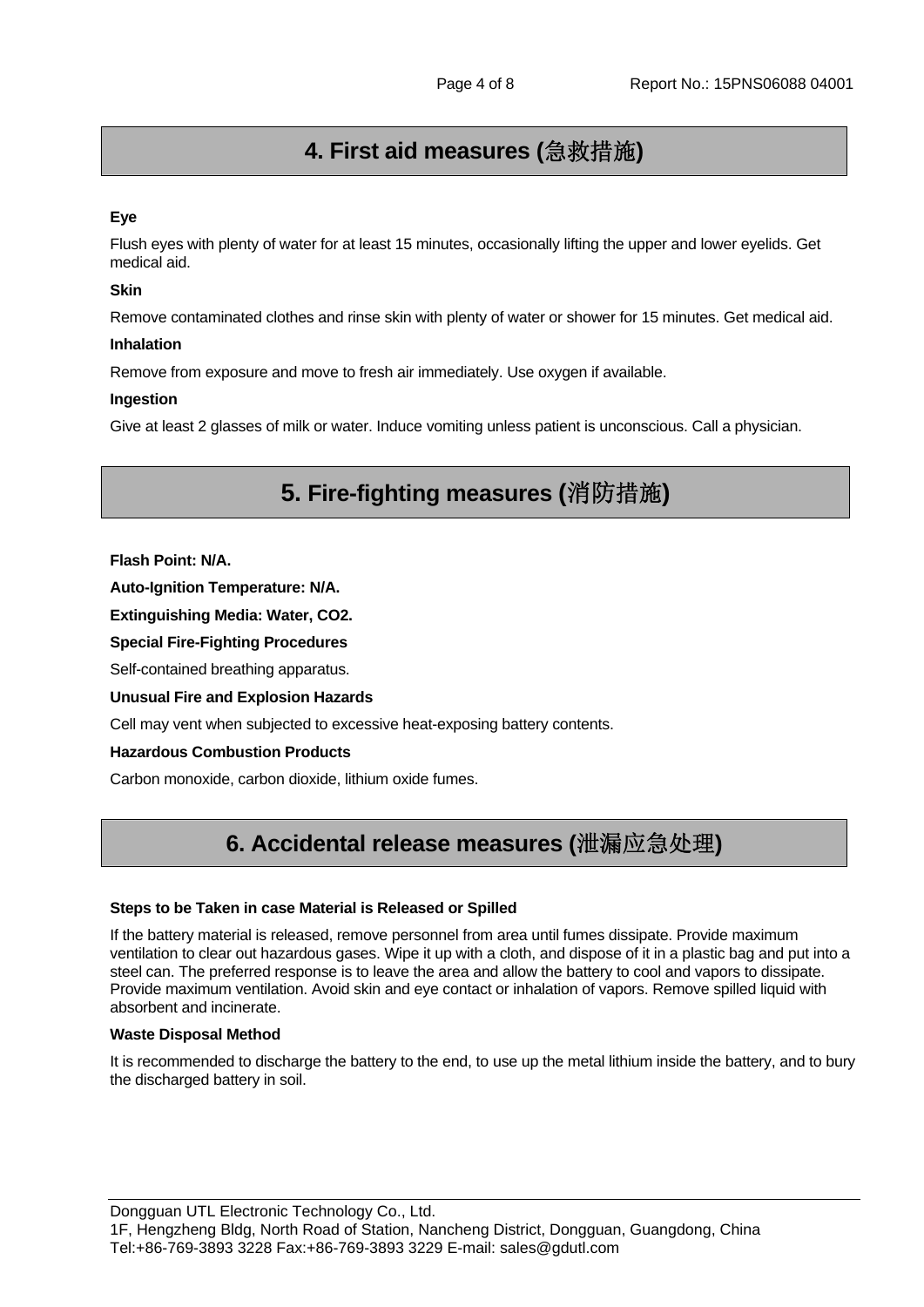### **7. Handling and storage (**操作处置和储存**)**

The battery should not be opened, destroyed or incinerate, since they may leak or rupture and release to the environment the ingredients that they contain in the hermetically sealed container. Do not short circuit terminals, or over charge the battery, forced over-discharge, throw to fire.

Do not crush or puncture the battery, or immerse in liquids.

#### **Precautions to be taken in handling and storing**

Avoid mechanical or electrical abuse. Storage preferably in cool, dry and ventilated area, which is subject to little temperature change. Storage at high temperatures should be avoided. Do not place the battery near heating equipment, nor expose to direct sunlight for long periods.

#### **Other Precautions**

The battery may explode or cause burns, if disassembled, crushed or exposed to fire or high temperatures. Do not short or install with incorrect polarity.

### **8. Exposure controls/personal protection (**接触控制**/**个人保护**)**

#### **Respiratory Protection**

In case of battery venting, provide as much ventilation as possible. Avoid confined areas with venting cell cores. Respiratory Protection is not necessary under conditions of normal use.

#### **Ventilation**

Not necessary under conditions of normal use.

#### **Other Protective Clothing or Equipment**

Not necessary under conditions of normal use.

#### **Personal Protection is recommended for venting battery**

Respiratory Protection, Protective Gloves, Protective Clothing and safety glass with side shields.

# **9. Physical and chemical properties (**物理和化学特性**)**

**Appearance:** Prismatic shape

**Ref. No.:** 15PNS06088 02001

**Odour:** If leaking, smells of medical ether.

**pH:** Not applicable as supplied.

**Flash Point:** Not applicable unless individual components exposed.

**Flammability:** Not applicable unless individual components exposed.

**Relative density:** Not applicable unless individual components exposed.

**Solubility (water):** Not applicable unless individual components exposed.

**Solubility (other):** Not applicable unless individual components exposed.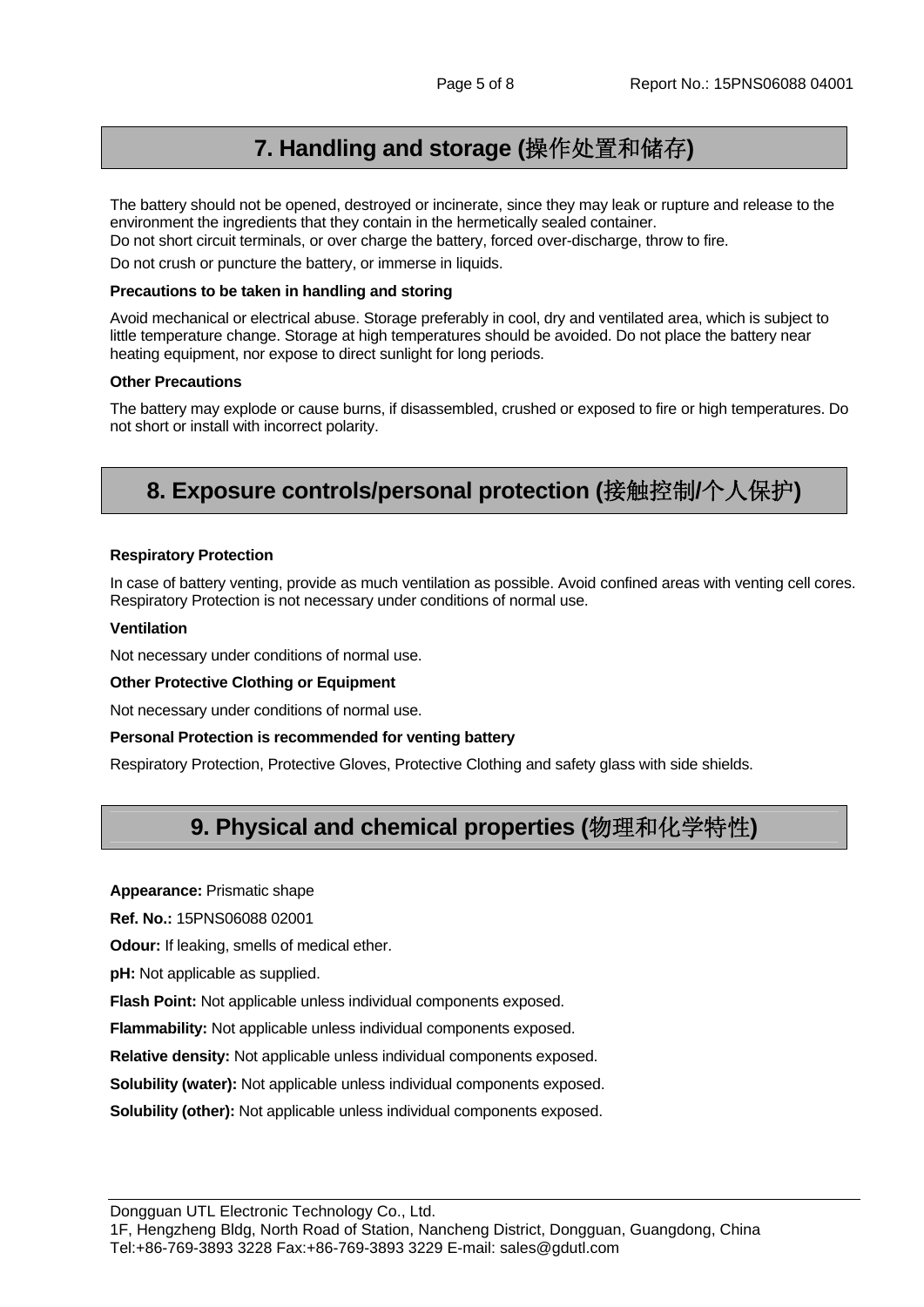# **10. Stability and reactivity (**稳定性和反应活性**)**

**Stability:** Product is stable under conditions described in Section 7.

**Conditions to avoid:** Heat above 70°C or incinerate. Deform. Mutilate. Crush. Disassemble. Overcharge. Short circuit. Expose over a long period to humid conditions.

**Materials to avoid:** Oxidising agents, alkalis, water.

**Hazardous Decomposition Products:** Toxic Fumes, and may form peroxides.

**Hazardous Polymerization: N/A.** 

If leaked, forbidden to contact with strong oxidizers, mineral acids, strong alkalies, halogenated hydrocarbons.

### **11. Toxicological information (**毒理性资料**)**

#### **Signs & symptoms: None, unless battery ruptures.**

In the event of exposure to internal contents, vapour fumes may be very irritating to the eyes and skin.

**Inhalation:** Lung irritant.

**Skin contact:** Skin irritant

**Eye contact:** Eye irritant

**Ingestion:** Poisoning if swallowed

Medical conditions generally aggravated by exposure: In the event of exposure to internal contents, moderate to server irritation, burning and dryness of the skin may occur, Target organs nerves, liver and kidneys.

### **12. Ecological information (**生态学资料**)**

**Mammalian effects:** None known at present.

**Eco-toxicity:** None known at present.

**Bioaccumulation potential:** Slowly Bio-degradable.

**Environmental fate:** None known environmental hazards at present.

# **13. Disposal consideration (**废弃处置**)**

Do not incinerate, or subject cells to temperature in excess of 70°C, Such abuse can result in loss of seal leakage, and/or cell explosion. Dispose of in accordance with appropriate local regulations.

# **14. Transport information (**运输信息**)**

**Label for conveyance: Lithium Battery Label.** 

#### **UN Number: UN3481**

Dongguan UTL Electronic Technology Co., Ltd. 1F, Hengzheng Bldg, North Road of Station, Nancheng District, Dongguan, Guangdong, China Tel:+86-769-3893 3228 Fax:+86-769-3893 3229 E-mail: sales@gdutl.com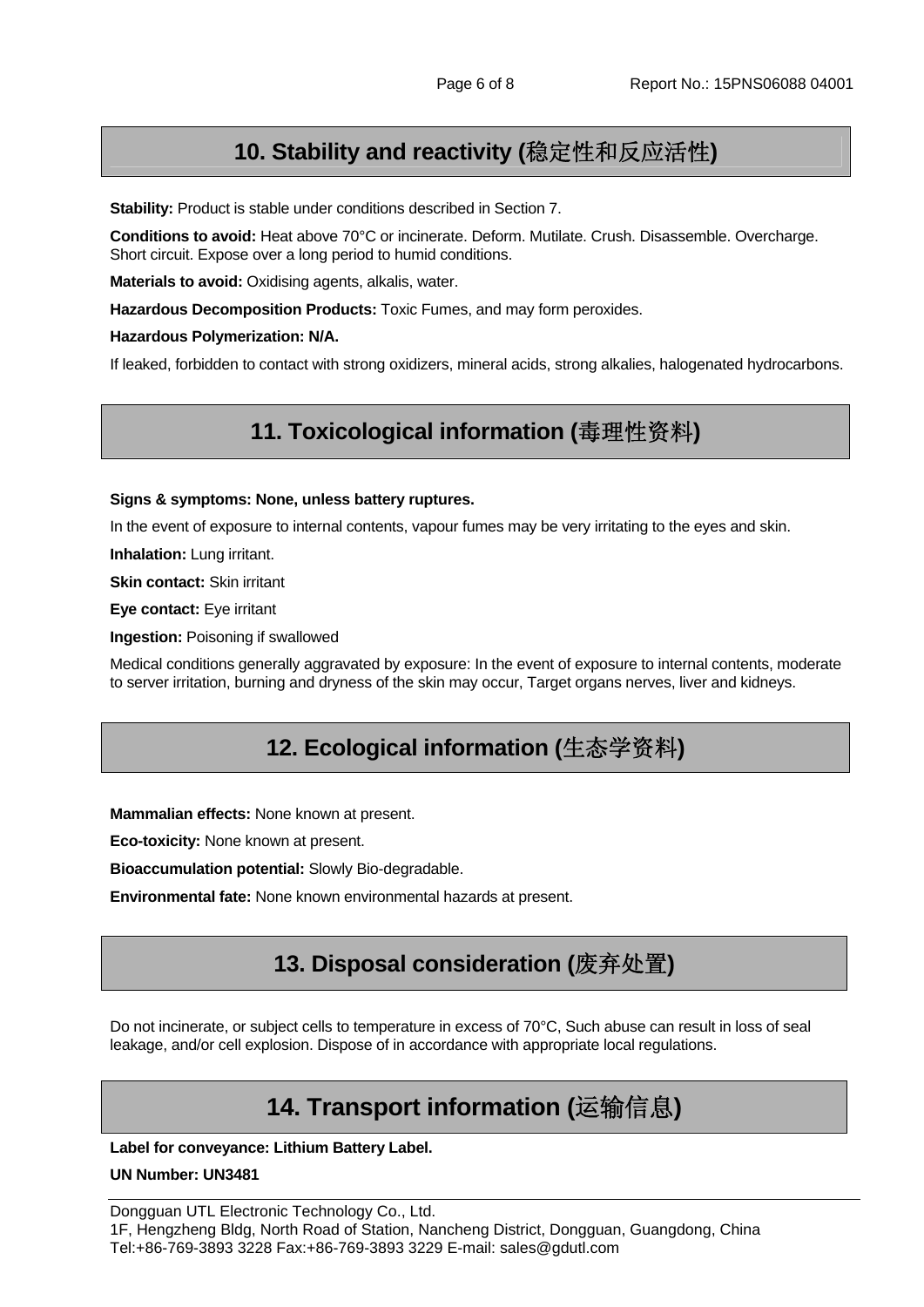#### **Packing Group: N/A**

**EmS No: 4.1-06** 

#### **Marine pollutant: No**

**Proper Shipping name:** Lithium ion batteries contained in equipment. (including Lithium ion polymer batteries)

**Hazard Classification:** The goods shall be complied with the requirements of Section I of Packing Instructions 967 of 56h DGR Manual of IATA (2015 edition), including the passing of the UN38.3 test. And also complies with the Packing Group II, Packing Instructions P903 of IMDG CODE (Amdt.36-12) 2012 Edition.

# **15. Regulation information (**法规信息**)**

#### **Law information**

《Dangerous Goods Regulations》

《Recommendations on the Transport of Dangerous Goods Model Regulations》

《International Maritime Dangerous Goods》

《Technical Instructions for the Safe Transport of Dangerous Goods》

《Classification and code of dangerous goods》

《Occupational Safety and Health Act》(OSHA)

《Toxic Substance Control Act》(TSCA)

《Consumer Product Safety Act》(CPSA)

《Federal Environmental Pollution Control Act》(FEPCA)

《The Oil Pollution Act》(OPA)

《Superfund Amendments and Reauthorization Act TitleⅢ (302/311/312/313)》(SARA)

《Resource Conservation and Recovery Act》(RCRA)

《Safety Drinking Water Act》(CWA)

《California Proposition 65》

《Code of Federal Regulations》(CFR)

In accordance with all Federal, State and local laws.

# **16. Other information (**其他信息**)**

This information is not effective to all the batteries manufactured by Shenzhen Elite Electronic Co., Ltd. This information comes from reliable sources, but no warranty is made to the completeness and accuracy of information contained. Dongguan UTL Electronic Technology Co., Ltd. doesn't assume responsibility for any damage or loss because of misuse of batteries. User's should grasp the correct use method and be responsible for the use of batteries.